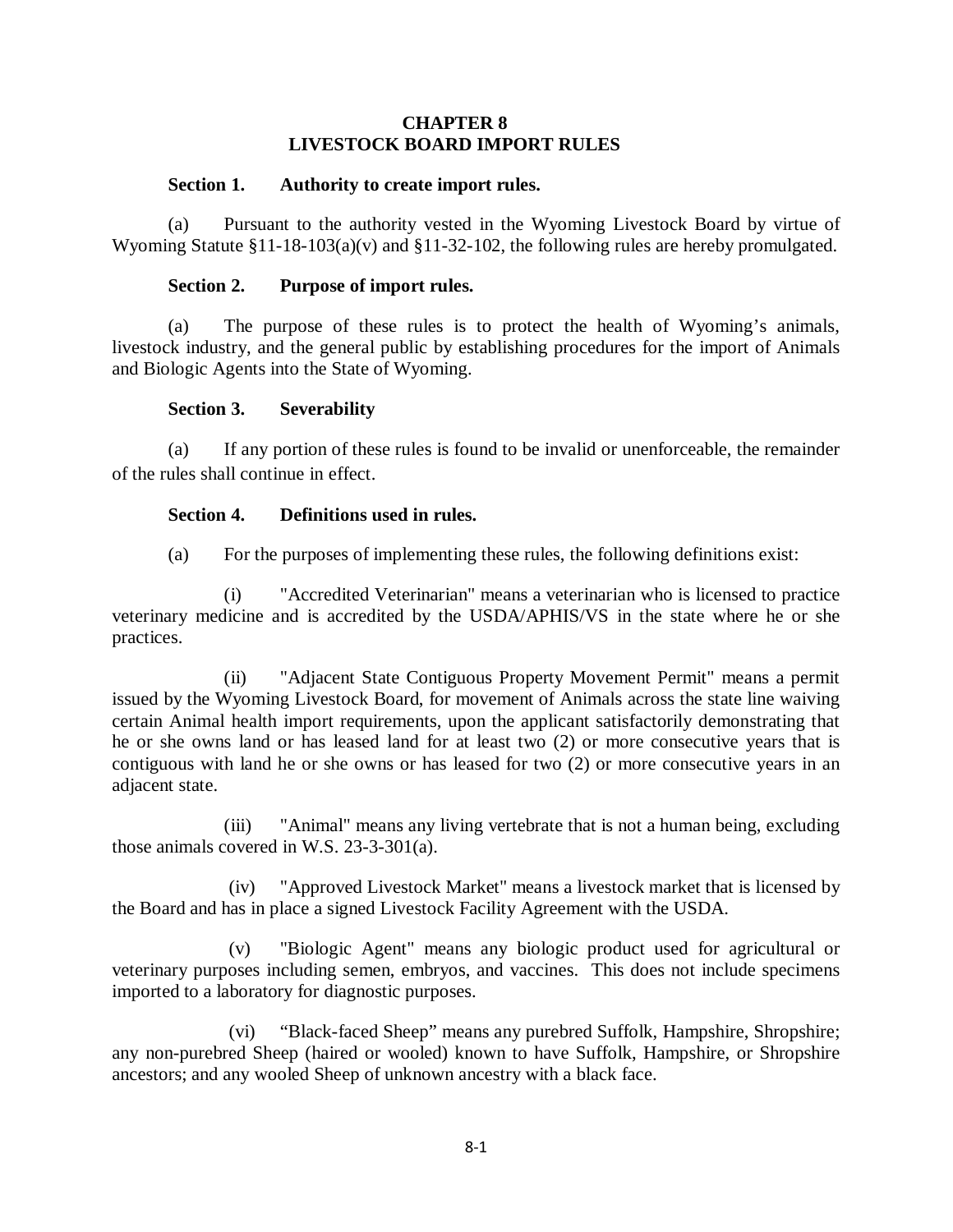(vii) "Board" means the Wyoming Livestock Board, state agency 051, 1934 Wyott Drive, Cheyenne, WY 82002-0051, (307) 777-7515, and whose website is [http://wlsb.state.wy.us.](http://wlsb.state.wy.us/)

(viii) "Brucellosis" means any of the species specific disease conditions caused by bacteria in the genus *Brucella*, including *Brucella abortus, Brucella canis, Brucella mellitensis, Brucella ovis,* or *Brucella suis*.

(ix) "Brucellosis Designated Surveillance Area" means an area defined by the Wyoming Livestock Board Chapter 2 Rulesor as amended by a Board order that identifies the boundaries within which risk of exposure to Brucellosis-infected wildlife has been established.

(x) "Camel Family Species" means a ruminant mammal that includes alpacas, camels, guanacos, llamas and vicunas.

(xi) "Cattle" means any ruminant mammal of the genus *Bos*, including crossbred Cattle/Hybrid Animals and Yaks.

(xii) "Commercial Swine" means swine raised indoors in an integrated production and marketing system.

(xiii) "Commuter Permit" means a written permit that allows for the movement of Bison, Cattle, Sheep, Goats, and Horses used for herd management purposes, between Wyoming and an adjacent state. This permit shall be approved by state Animal health officials in the state of origin and state of destination prior to movement.

(xiv) "Companion Animal" means any dog, cat or ferret.

(xv) "Dairy Cattle" means all Cattle of the dairy breeds, and all Cattle used for milk production and/or born in a dairy herd.

(xvi) "Designated Feedlot" means any feedlot that is designated by the Board to feed – with no provision for grazing – and properly identify and manage Restricted Livestock in a designated portion of the feedlot, preventing direct contact between restricted and nonrestricted livestock.

(xvii) "Direct Movement" means movement of Animals to their final destination without unloading or commingling with other Animals.

(xviii) "Extended Equine Certificate of Veterinary Inspection" means a document issued under the authority of the state veterinarian, in accordance with the guidelines outlined in a Memorandum of Agreement between Wyoming and other states, allowing equine to travel between such states without an ICVI. At a minimum, an examination by an Accredited Veterinarian, a negative Coggins test, Official Identification, and a real-time travel log will be required.

(xix) "Exhibition Purposes" means Animals, other than Rodeo Cattle, that are imported to Wyoming exclusively to attend a Wyoming exhibition without commingling with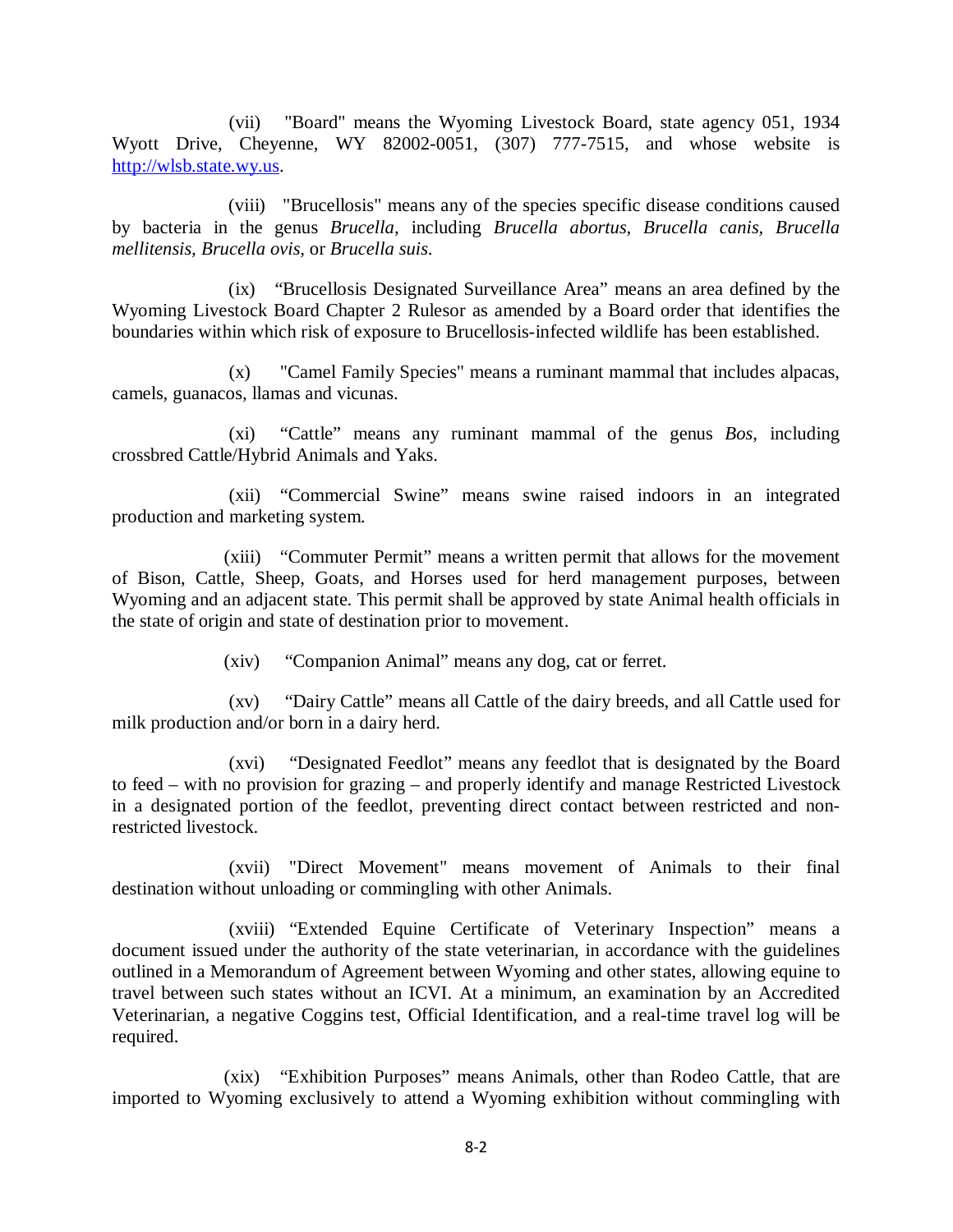other livestock at any premises other than the exhibition, and leaving Wyoming without change of ownership within 14 days of entry to Wyoming.

(xx) "Farm or Ranch of Origin" means the farm or ranch where the Animal resided immediately prior to entering Wyoming.

(xxi) "Feral Animal" means a domestic Animal, that is not under the control of nor cared for by a person and which has returned to a wild or semi-wild state. A feral animal may or may not be owned by a person.

(xxii) "Flock" means all Goats and/or Sheep maintained together on a single Premise or maintained together under common ownership on two or more Premises with interchange between the Premises. Goats or Sheep maintained temporarily on a Premise for activities such as shows and sales or while in marketing channels are not a Flock. More than one Flock may be maintained on a single Premises provided commingling as defined in the USDA APHIS Scrapie Uniform Method and Rules does not occur.

(xxiii) "Horses" means any herbivorous mammal of the genus *Equus*, including donkeys, horses, mules, and zebras.

(xxiv) "Immediate Slaughter" means the Direct Movement to and slaughter of an Animal within three (3) working days at a Recognized Slaughter Establishment.

(xxv) "Import Permit" means a number correlated with the ICVI and issued by the Board within ten (10) days prior to any Animal requiring such a permit being imported. Information on obtaining permits can be found at the WLSB web page: [http://wlsb.state.wy.us](http://wlsb.state.wy.us/) or by calling (307) 777-7515.

(xxvi) "Interstate Certificate of Veterinary Inspection (ICVI)" means a uniquely numbered official document for the purpose of recording and reporting an Animal's origin, destination, health status and official identification(s).

(xxvii) "Lifetime Brand Inspection" means a document created by a state recognized recording authority and issued as a permanent or lifetime inspection to the owner of Horses in the state or area under its authority.

(xxviii) "Mexican-Origin Cattle" means any Cattle that have ever resided in Mexico.

(xxix) "National Poultry Improvement Plan Form VS 9-3" means a form used to document interstate sales and movement of Hatching Eggs, Poultry and flightless birds.

(xxx) "Official Brucellosis Vaccinate " means a female Bison or Cattle that has been inoculated with RB51 vaccine by a state or federal veterinarian or an Accredited Veterinarian according to label directions and the USDA APHIS Brucellosis Uniform Methods and Rules. Verification of official vaccination status requires evidence of the vaccination shield or presence of an approved USDA/APHIS/VS vaccination tag or device.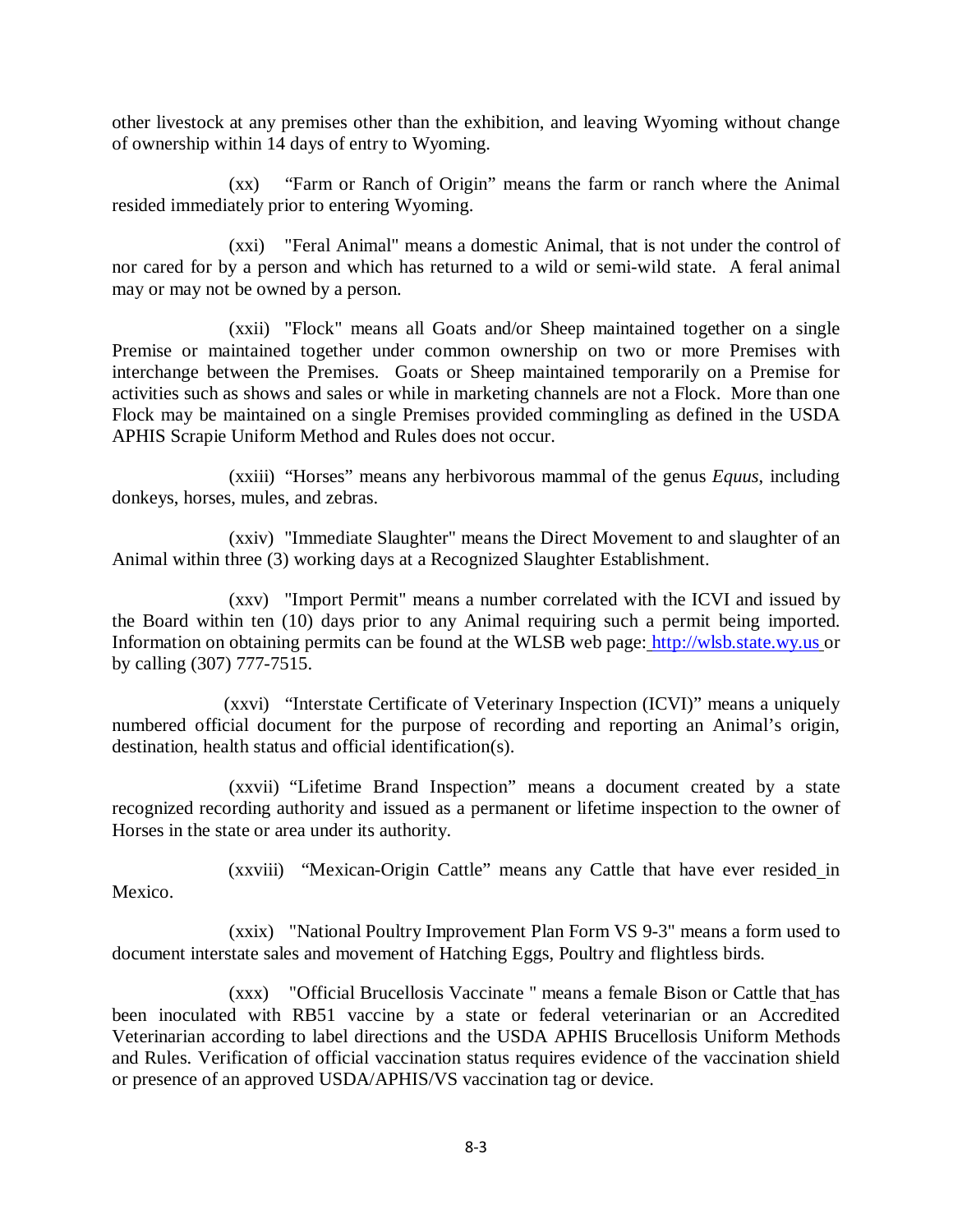(xxxi) "Official Individual Identification" means any form of identification approved by USDA/APHIS/VS as per the Animal Disease Traceability Rule. Specific approved types of Official ID can be found on the Wyoming Livestock Board's website.

(xxxii) "Port of Entry" means a facility operated and staffed by personnel from the Wyoming Highway Department where commercial Animal carriers must stop and provide necessary documentation regarding the health status of the Animals being imported.

(xxxiii) "Poultry" means fowl Animals commonly referred to as chickens, ducks, geese, guineas, peacocks, pigeons and turkeys.

(xxxiv) "Premises" means an identifiable physical location that represents a unique and describable geographic location where Animals are kept.

(xxxv) "Quarantine" means an official document, issued by the Wyoming State Veterinarian or authorized representative, that restricts the movement of specified Animals and prohibits their being commingled, slaughtered, turned loose, removed, or permitted to escape, and sets forth requirements regarding their testing or qualification for import and Quarantine release. The Animal owner or owner's agent is responsible for all liability and expenses associated with Quarantine requirements.

(xxxvi) "Recognized Slaughter Establishment" means any slaughter establishment operating under the provisions of the Federal Meat Inspection Act, (21U.S.C. 601- 695 as amended, or the Wyoming Food Safety Rule found at Chapter 1 Purpose, Variances, Definitions, Demonstration of Knowledge, and Health Status as promulgated and amended by the Wyoming Department of Agriculture. These documents are available to the public at the office of the Board or online at [http://wyagric.state.wy.us/divisions/chs/meat-a-poultry-program.](http://wyagric.state.wy.us/divisions/chs/meat-a-poultry-program)

(xxxvii) "Rodeo Cattle" means all Cattle previously used for, or currently used for recreational purposes, such as rodeo events, roping events, cattle cutting events, cattle penning events, gymkhanas, and steer wrestling events. This includes any Cattle that have commingled with Rodeo Cattle.

(xxxviii) "Scrapie Live Animal Test" means an ante-mortem test for Scrapie approved by USDA/APHIS and the Wyoming State Veterinarian.

(xxxix) "Secure Food Supply Plan" means a plan endorsed by USDA and the Center for Food Security and the Public Health designed to provide business continuity for a specific commodity in the face of a foreign animal disease outbreak.

(xl) "Shipping Number" means the Accredited Veterinarian's six-digit National Veterinary Accreditation number used outside Board business hours, if website permits are not available, in lieu of an Import Permit. When used, the Accredited Veterinarian obtain an actual permit number from the Board on the next regular business day.

(xli) "Show Lamb Fungus," also known as ring worm, means a contagious skin disease of Sheep caused by a species of fungi that invades the skin and creates lesions.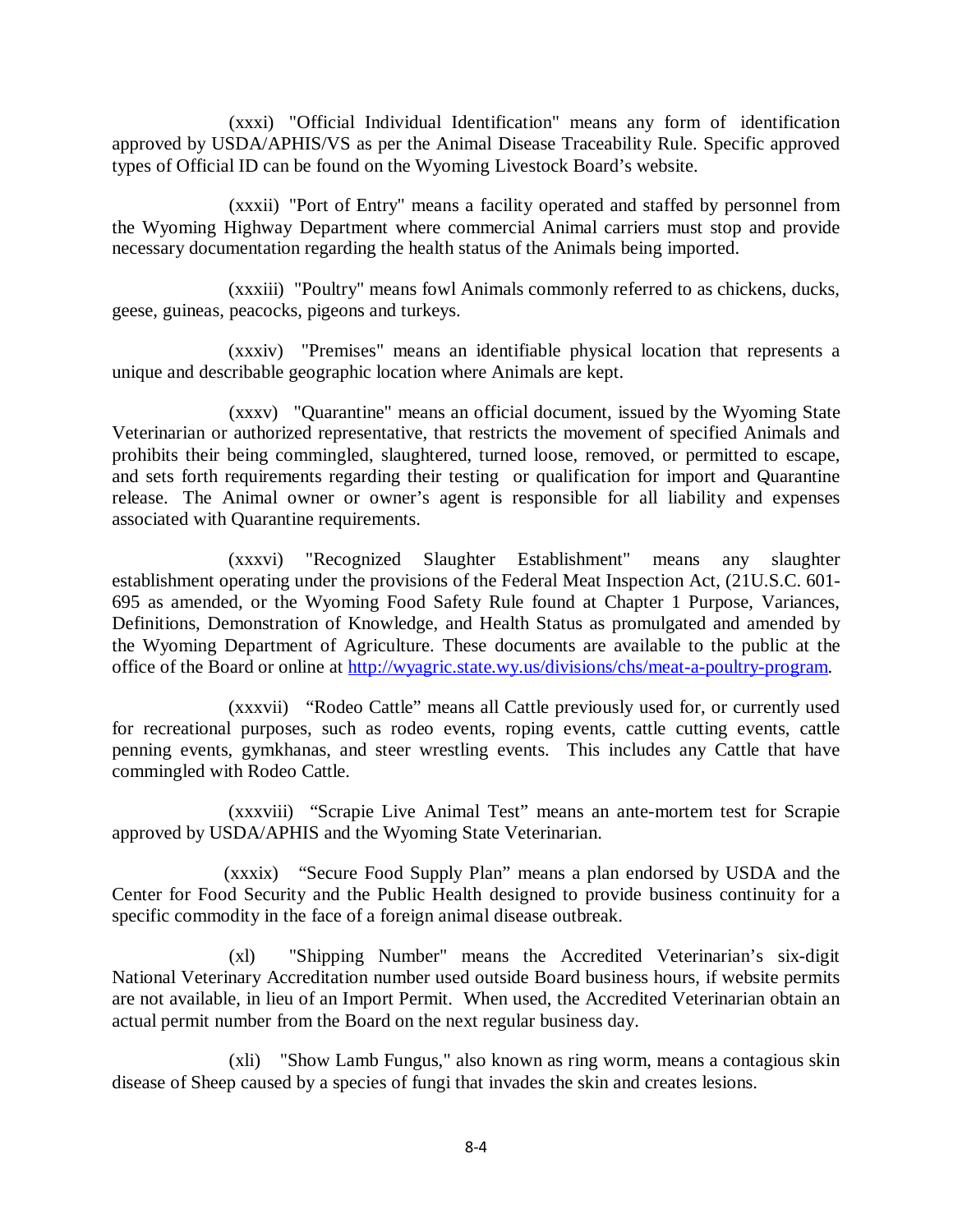(xlii) "Trichomoniasis Test Eligible Bull" means any non-virgin, sexually intact male Cattle or any bull over eighteen (18) months of age.

(xliii) "Tuberculosis" means a chronic, progressive disease caused by a bacteria, *Mycobacterium bovis* in Cattle and other species, including humans.

(xliv) "USDA/APHIS/VS" means the United States Department of Agriculture, Animal and Plant Health Inspection Service, Veterinary Services.

(xlv) "USDA/APHIS/VS/AD" means the USDA/APHIS/VS Assistant Director.

(xlvi) "VS Form 1-27" means an official restricted movement document form created and supplied by the USDA/APHIS/VS and issued by a state or federal representative or by an Accredited Veterinarian.

(xlvii) "Wildlife" means all wild mammals, birds, fish, amphibians, reptiles, crustaceans, and mollusks.

(xlviii) "Wyoming Game and Fish Commission" means state agency 040, whose address is 5400 Bishop Boulevard, Cheyenne, WY 82006, (307) 777-4600.

(xlix) "Wyoming State Veterinarian" means a Wyoming Accredited and licensed Veterinarian employed by the Board who serves as the State Veterinarian for the State of Wyoming as outlined in W.S. 11-19-101.

### **Section 5. Penalty for a violation of rules.**

(a) Penalties for a violation of these rules shall be pursuant to law.

## **Section 6. Adoption of Federal Regulations.**

(a) The following Sub-chapters of Title 9, Chapter 1 (Animal and Plant Health Inspection Service, Department of Agriculture) of the United States Code of Federal Regulations are hereby incorporated by reference as a part of these rules, so long as the procedures are not inconsistent with the rules, regulations and laws of the State of Wyoming: Sub-chapter B (Cooperative Control and Eradication of Livestock or Poultry Diseases) (including all its parts and subparts); Sub-chapter C (Interstate Transportation of Animals (Including Poultry) and Animal Products) (including all its parts and subparts); Sub-chapter D (Exportation and Importation of Animals (Including Poultry) and Animal Products) (including all its parts and subparts); Sub-chapter E (Viruses, Serums, Toxins, and Analogous Products; Organisms and Vectors) (including all its parts and subparts); Sub-chapter G (Livestock Improvement) (including all its parts and subparts). The Board has determined that incorporation of the full text in these rules would be cumbersome and inefficient given the length and nature of the rules. The incorporation by reference does not include any later amendments or editions of the incorporated matter beyond January 1, 2017. Copies of the Code of Federal Regulations are available to the public at the office of the Board, and online at www.ecfr.gov.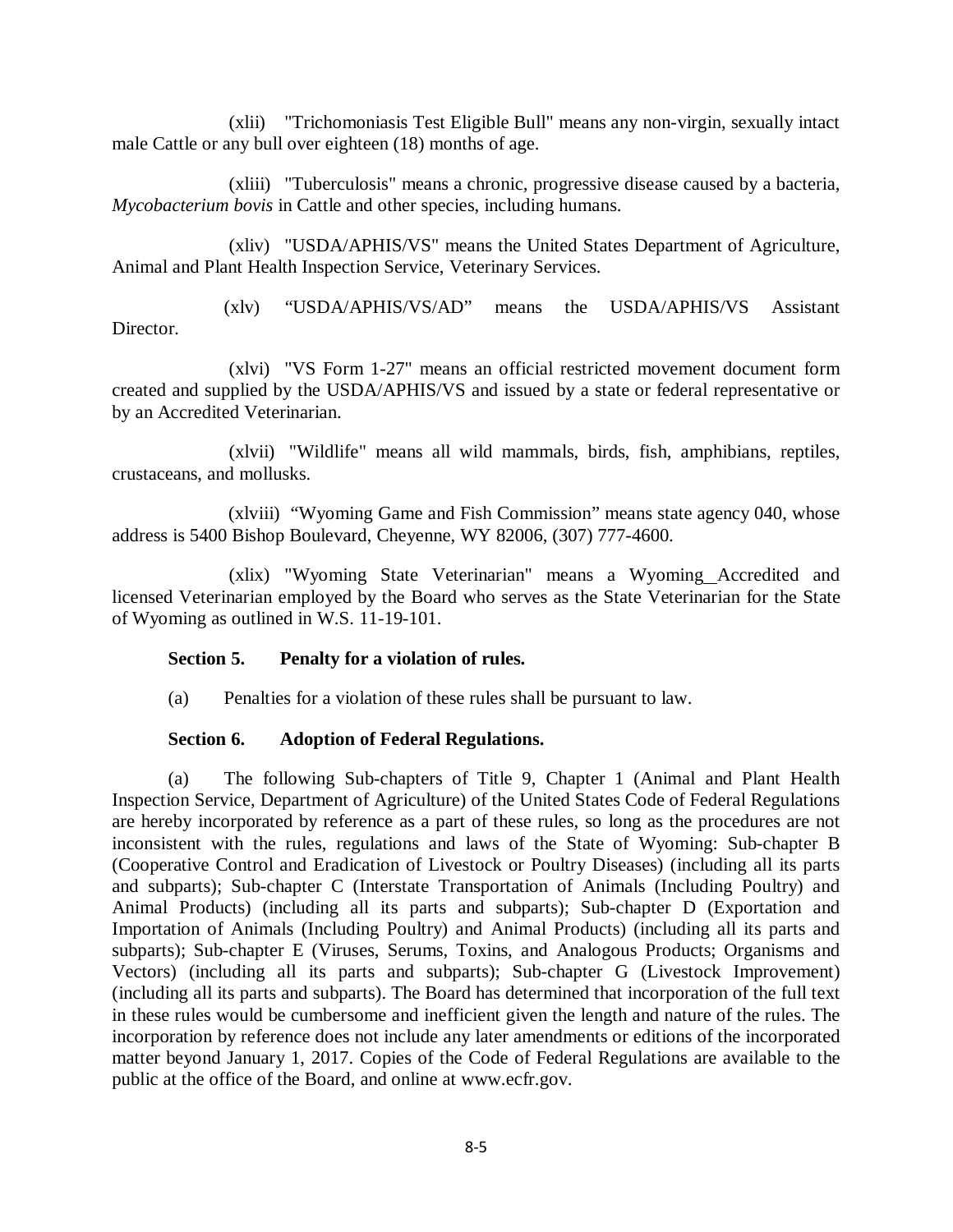### **Section 7. General import requirements.**

(a) All Animals imported into Wyoming shall be accompanied by a paper or digital Interstate Certificate of Veterinary Inspection, and an Import Permit or Shipping Number when required, issued in compliance with these Rules and all applicable state and federal Animal health regulations, except:

(i) Animals consigned for Direct Movement from a Farm or Ranch of Origin within the United States to an Approved Livestock Market, or to a Recognized Slaughter Establishment for Immediate Slaughter.

(ii) Animals imported directly to a Wyoming licensed veterinarian for treatment, diagnosis, or testing, and then returning directly to the farm or ranch of origin are not required to have an ICVI. Return to farm or ranch of origin requires a Wyoming brand inspection and compliance with the destination state's import requirements. Wyoming veterinarians receiving such animals shall notify the Board and/or maintain records of all such activities as required by the Wyoming State Veterinarian.

(iii) Animals returning to Wyoming on a Commuter Permit or an Adjacent State Contiguous Property Movement Permit as detailed in Sections 21 and 22 of this rule.

(iv) Horses moving on a valid Extended Equine Certificate of Veterinary Inspection in compliance with the requirements.

(b) All commercial Animal carriers importing Animals are required to stop at the first Port of Entry encountered in Wyoming.

(c) Any person importing, causing to be imported, or directing to be imported any Animal into Wyoming shall comply with these Rules and all applicable federal Animal health regulations.

### **Section 8. Interstate Certificates of Veterinary Inspections (ICVI) & Permits**.

(a) ICVIs shall only be valid if properly issued by an Accredited Veterinarian or USDA/APHIS/VS veterinarian.

(b) ICVIs shall only be issued after a visual examination of all Animals intended for importation into Wyoming has been completed and all other requirements for identification, testing, treatment, vaccinations, and declarations are met.

(c) ICVIs are valid for thirty (30) days following proper examination of the Animal(s), unless otherwise specified by these Rules or by order of the Wyoming State Veterinarian.

(d) ICVIs shall be forwarded to the Board by the Animal health official of the state of origin or the issuing Accredited Veterinarian so as to be received within fourteen (14) days of issuance.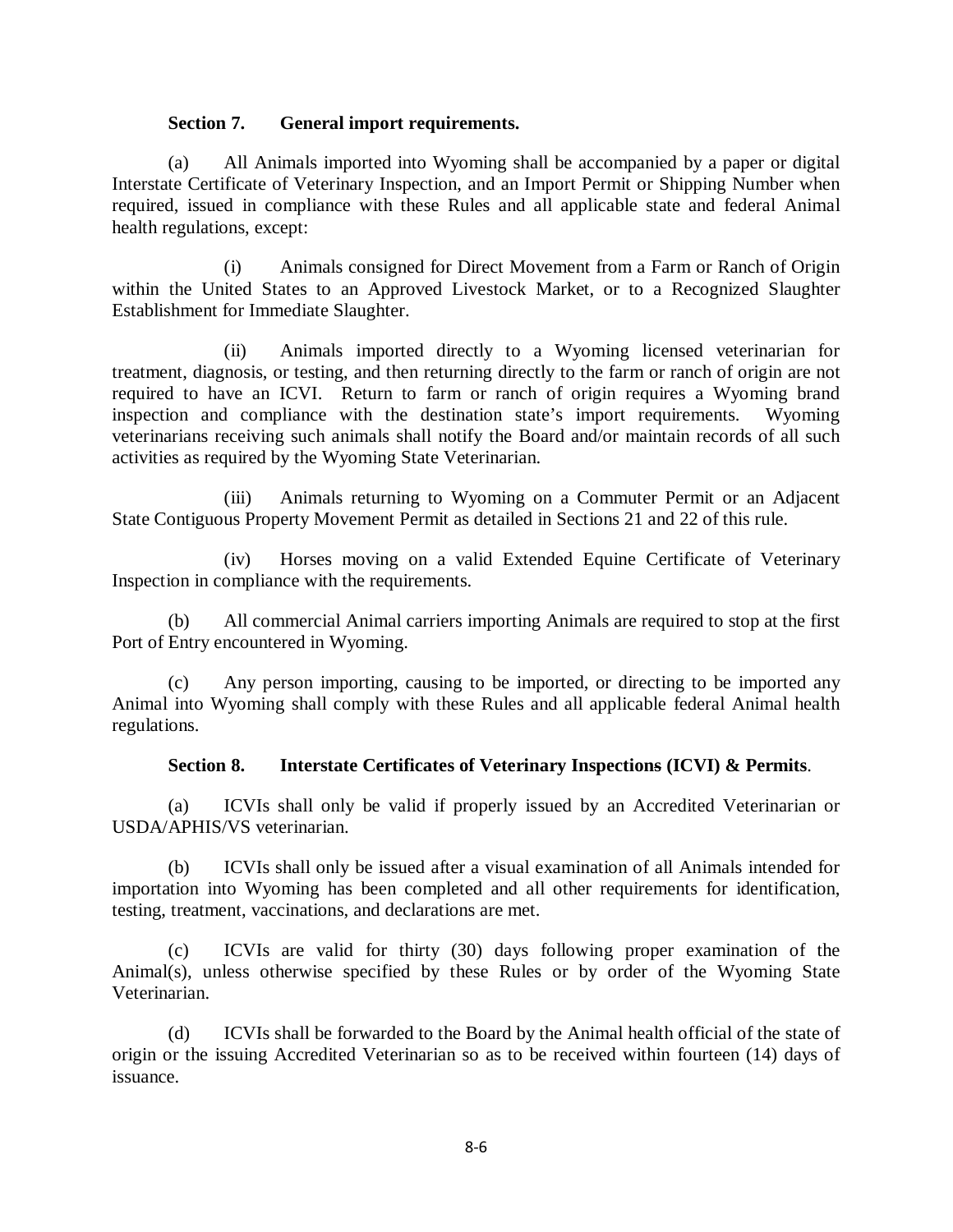(e) Each ICVI shall contain the following information:

(i) Import Permit number and/or Shipping Number shall be recorded on the ICVI for those species for which it is required;

(ii) Name, complete mailing address, phone number, and physical address of the consignor and the physical address of the origin of the Animal(s) if different from that of the consignor's;

(iii) Name, complete mailing address, phone number, and physical address of the consignee, and the physical address of the Animals' Wyoming destination if different from that of the consignee's;

(iv) Printed name and signature, complete mailing address, phone number, and National Accreditation Number of the issuing Accredited Veterinarian;

- (v) Number of Animals covered by the ICVI and Permit;
- (vi) Species of Animal(s);
- (vii) Age of Animal(s);
- (viii) Gender of Animal(s);
- (ix) Purpose for which the Animals are being moved;

(x) Verification that the Animal(s) being moved is/are in good health and free of disease, including any required statements;

(xi) Date of required testing, the specific test, the specific test result, and the herd/flock certification number, if applicable;

(xii) Date and name of each required vaccination, if applicable;

(xiii) List of Official Individual Identification device or other approved individual identification of each Animal as required; or the statement "All animals in this shipment are officially individually identified," when regulations allow.

(f) State of origin tags and country of origin tags (for foreign imports) must be in all animals required to be identified unless an exception is provided in these Rules, and these tags shall not be removed following importation. Unless approved by the Wyoming State Veterinarian, all Official Individual Identification numbers must be recorded on the ICVI.

(i) Brand certificate numbers, when required; and

(ii) United States Department of Agriculture license numbers for Animals used in circuses, carnivals and petting zoos.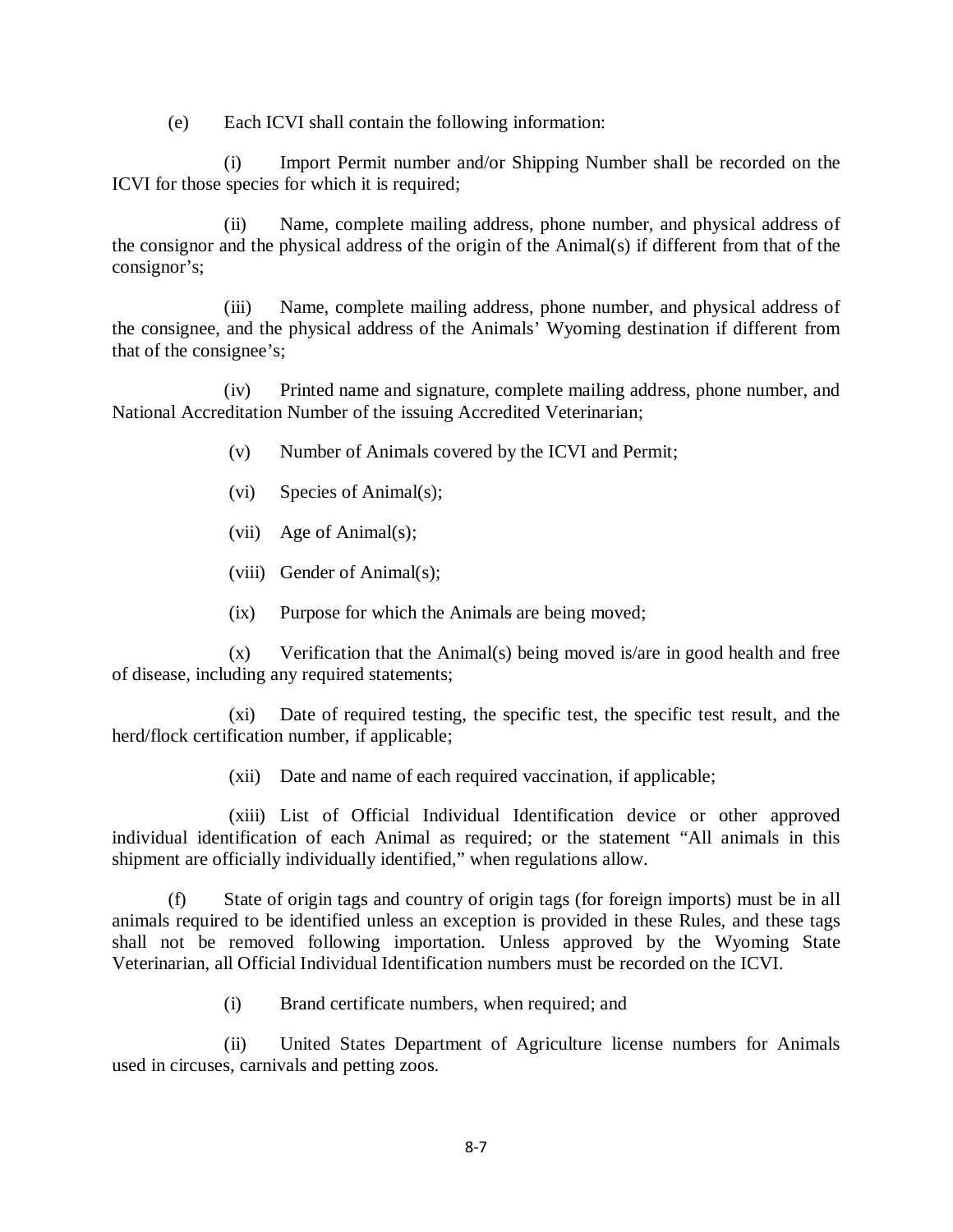### **Section 9 Duties of Animal owners, owner's agents, and commercial Animal carriers**.

(a) Any person, including but not limited to Animal owners, owner's agents, consignors, consignees, and transporters, shall:

(i) Not import any Animal into Wyoming except in compliance with these Rules and all other applicable federal Animal health and transportation regulations;

(ii) Not import any Animal into Wyoming unless each vehicle transporting Animals has immediate possession of all required documents related to the Animals being transported; and

(iii) Not divert any Animal imported into Wyoming from the Wyoming destination stated on the ICVI without the prior written permission of the Wyoming State Veterinarian.

(iv) Not import any Animal into Wyoming unless all such conveyances used in the transportation of Animals are maintained in a clean and sanitary condition, including disinfection as may be required, and in compliance with state and federal Animal health and transportation regulations; and

(b) In addition, the owners and operators of commercial Animal carriers importing Animals into Wyoming shall:

(i) Stop at the first Port of Entry encountered in Wyoming.

### **Section 10. Interstate shipments with a VS Form 1-27.**

(a) Interstate Animal shipments, under specified restriction by the USDA/APHIS/VS may be transported into or through Wyoming if accompanied by a VS Form 1-27 with prior written approval from the Wyoming State Veterinarian.

## **Section 11. Animals that may not be imported into Wyoming**.

(a) No Animal may be imported into Wyoming that is affected with**,** or has recently been exposed to any infectious, contagious, or communicable disease or that originates from an area under Quarantine.

(b) No Feral Animal may be imported into Wyoming, except:

(i) Feral Horses within the APHIS/BLM Wild Horse and Burro Partnership may be imported in compliance with these Rules and other requirements at the discretion of the Wyoming State Veterinarian.

(c) Wildlife may only be imported into Wyoming with prior authorization from the Wyoming Game and Fish Commission.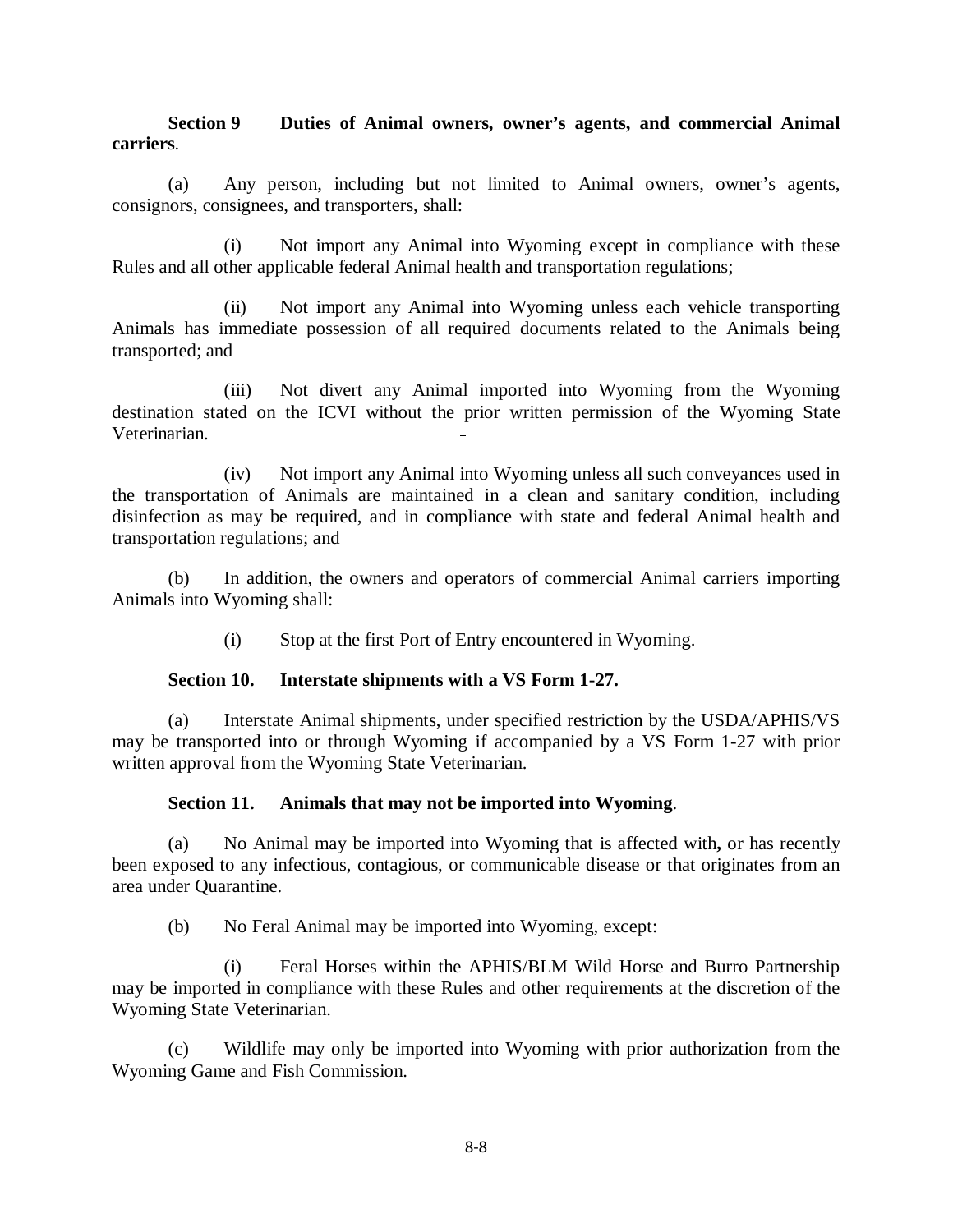### **Section 12. Quarantine, movement and release of imported Animals**.

(a) Animals entering Wyoming in violation of these Rules shall be held in Quarantine at the owner's or owner's agent's liability and expense and shall be subject to all inspection, test, treatment, and vaccination requirements at owners expense as outlined in the quarantine release requirements.

(b) Movement of Quarantined Animals shall only be allowed pursuant to a VS Form 1-27, approved by the Wyoming State Veterinarian prior to movement.

## **Section 13. Requirements for the importation and use of Biologic Agents**.

(a) Only USDA/APHIS/VS licensed or approved veterinary Biologic Agents or products may be imported into Wyoming.

(b) Written approval from the Wyoming State Veterinarian shall be obtained prior to importation of:

- (i) Any virulent Biologic Agents;
- (ii) Biologic Agents not licensed or federally approved.

(iii) Any Biologic Agent that originates from a Quarantine area or an area suspected of harboring disease.

### **Section 14. Requirements for the importation of Bison and Cattle**.

(a) An ICVI and an Import Permit are required on all Bison and Cattle entering Wyoming, unless excepted in Section  $7(a)(i)$ , (ii) or (iii).

(b) Identification requirements:

 (i) All sexually intact Bison and Cattle twelve (12) months of age and older shall each have Official Individual Identification.

(ii) All sexually intact females, regardless of age, entering the Brucellosis Designated Surveillance Area are required to be identified with Official Individual Identification prior to arriving.

(iii) Bison and Cattle imported from Canada be identified in accordance with USDA requirements.

(iv) Bison and Cattle from Mexico shall be identified in accordance with USDA requirements.

(v) All Bison and Cattle originating from any foreign country whether imported directly or indirectly, shall be individually identified with a country of origin official tag which may not be removed during the life of the animal.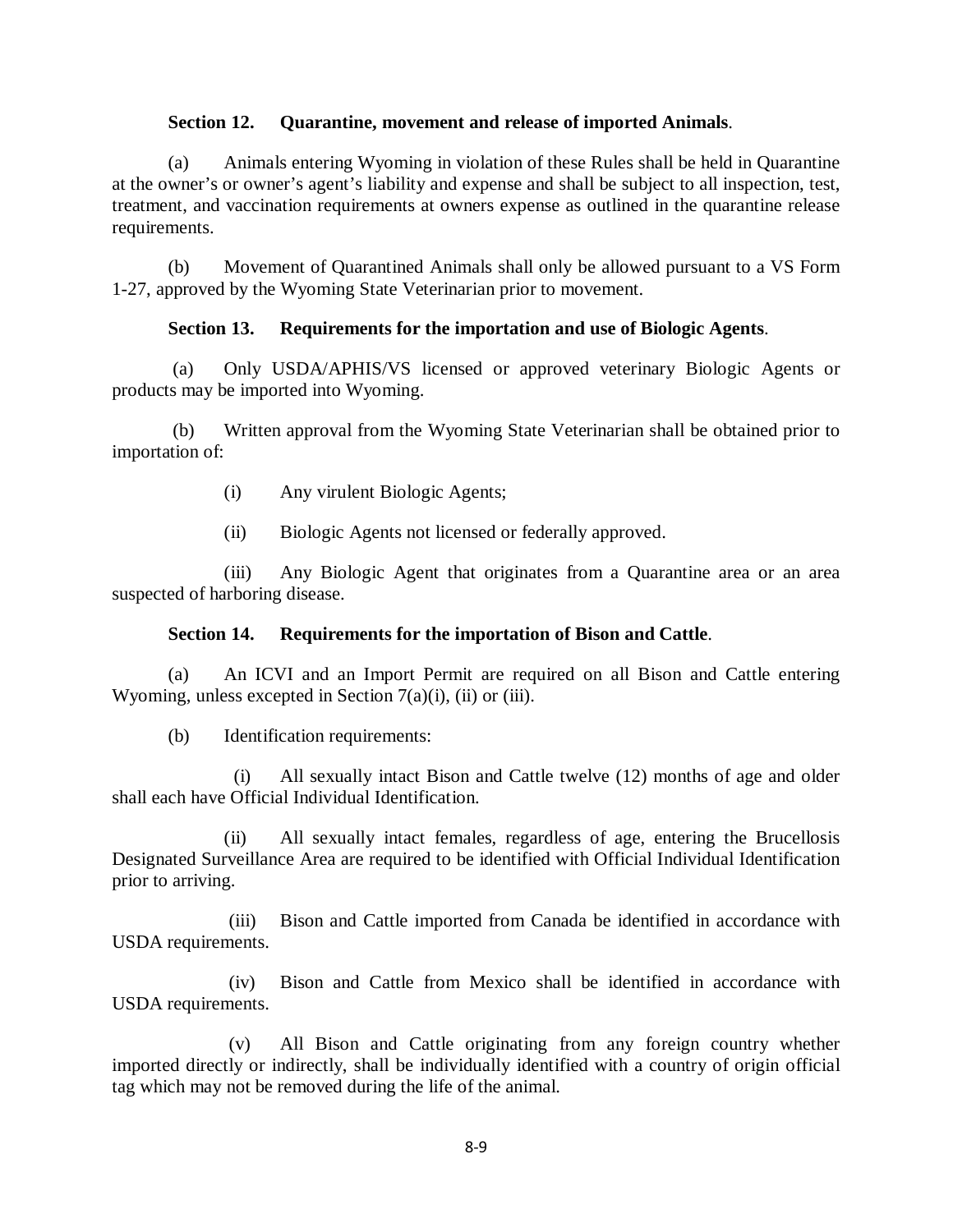(vi) Any female Bison or Cattle spayed prior to entry shall be identified with a spay tag recognized by the Animal health official in the state of origin.

(vii) Cattle not already identified with state of origin official identification and imported to an approved tagging site, may be permitted under the condition that, immediately upon arrival at such approved tagging site, they shall be officially identified.

(c) Brucellosis vaccination, test and identification requirements

(i) All sexually intact female Bison and Cattle imported into the Brucellosis Designated Surveillance Area shall be Official Vaccinates prior to importation, unless they are less than four (4) months of age and accompanying their mothers.

(ii) Unvaccinated Bison and Cattle less than twelve (12) months of age imported for breeding purposes may be imported into Wyoming outside of the Brucellosis Designated Surveillance Area under Quarantine. They must become Official Brucellosis Vaccinates prior to reaching 365 days of age.

(iii) Unvaccinated female Bison and Cattle greater than twelve (12) months of age may be imported into Wyoming outside of the Designated Surveillance Area to a Designated Feedlot as Restricted Livestock under the conditions of the feedlot agreement.

(iv) If originating from a single source not assembled within the previous 90 days, unvaccinated female Bison and Cattle greater than twelve (12) months of age may be imported into Wyoming to a ranch or Premises under Quarantine to become Official Vaccinates within thirty (30) days of importation or after calving if they are pregnant at the time of importation. Issuance of an entry permit is contingent upon the importer signing an adult vaccination application with the Wyoming State Veterinarian.

(v) Bison or Cattle from any country, state, region, area, or zone which is not Brucellosis Free, or where current Brucellosis quarantines for livestock are in effect, or where there is an infected wildlife reservoir present, shall meet all pre- and post-entry test requirements, quarantines and restrictions required by the Wyoming State Veterinarian.

(d) Trichomoniasis requirements for Cattle, excluding yaks:

(i) Trichomoniasis Test Eligible Bulls being imported into Wyoming for breeding purposes shall have a negative PCR (*Polymerase Chain Reaction*) test, conducted at an American Association of Veterinary Laboratory Diagnosticians or International Organization for Standardization or equivalent accrediting organization-approved laboratory, within sixty (60) days prior to entry with no female exposure 14 days prior to test and from the time of test until import.

(ii) Female Cattle over twelve (12) months of age intended for breeding purposes shall not be imported from a herd under Quarantine for Trichomoniasis or known to be affected with Trichomoniasis.

(iii) Trichomoniasis Test Eligible Bulls being returned to Wyoming from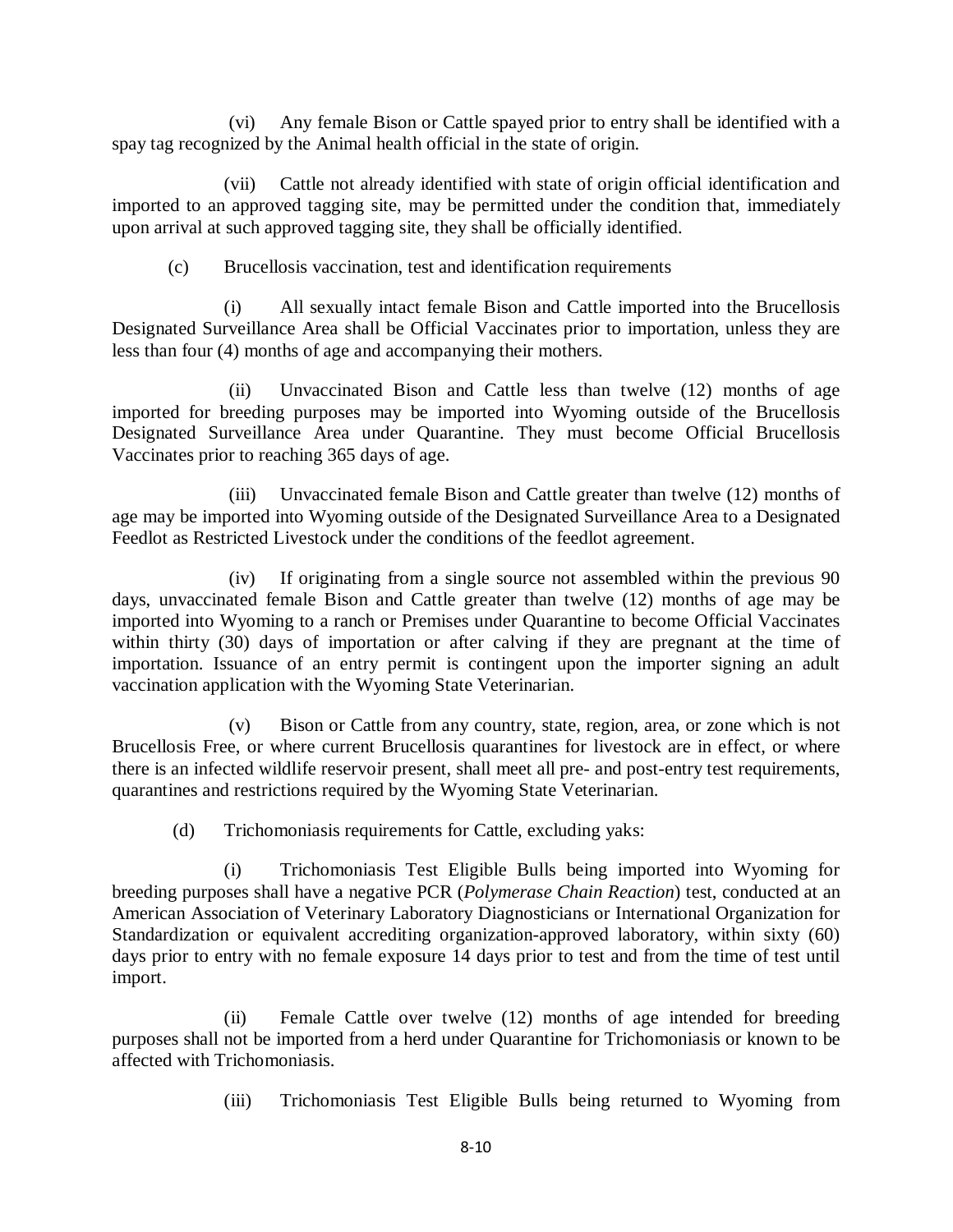another state by a producer pursuant to a Commuter Permit or Adjacent State Contiguous Property Movement Permit, from property owned or controlled by the importer, or Trichomoniasis Test Eligible Bulls returning from an artificial insemination collection facility where no female exposure has occurred do not need to be tested for Trichomoniasis provided the Cattle are returning to their Wyoming ranch of origin. Bulls exposed to any female cattle other than those on the permit will require a negative test prior to their next turn out with female cattle.

(e) Tuberculosis requirements:

(i) No Tuberculosis test is required, unless otherwise directed by the Wyoming State Veterinarian, for:

(A) Bison and Cattle imported under Direct Movement Direct to Slaughter; or

(B) Bison or Cattle from an Accredited-free herd.

(ii) The following shall have one negative Tuberculosis test performed within sixty (60) days prior to importation:

(A) Bison and Cattle from any state or zone within the United States which is not Accredited-free or Modified Accredited Advanced; or

(B) Bison and Cattle from any foreign nation recognized by USDA/APHIS/VS as Modified Accredited Advanced; or

(C) Sexually intact Dairy Cattle, six (6) months of age and over.

(iii) Bison or Cattle, including Rodeo Cattle, originating from a foreign nation or an area within a foreign nation recognized by USDA/APHIS/VS as history of two (2) negative Tuberculosis tests performed within the previous nine (9) months. The second of these tests must be within ninety (90) days prior to importation. The Wyoming State Veterinarian has the discretion to allow such cattle to be imported under Quarantine and subjected to the second test. A complete history of prior Tuberculosis testing, including the date, location, and testing veterinarian's name, must be provided on the ICVI. These Animals are required to have a country of origin official tag which must not be removed for the life of the Animal.

(A) If the second negative test was performed outside of Wyoming in an Accredited-free area or state in the United States, and the date, location, and testing veterinarian's name is provided on the ICVI with a copy of the Tuberculosis test chart for review by the State Veterinarian, then no further testing may be required at the discretion of the Wyoming State Veterinarian.

(iv) All U.S.-origin Rodeo Cattle shall have a negative Tuberculosis test within twelve (12) months prior to importation, in addition to other applicable Tuberculosis testing requirements. Rodeo Cattle less than two months of age with Official Individual Identification entering Wyoming for Recreational Purposes and then leaving Wyoming directly from the event may have testing requirements waived or modified with the prior written approval of the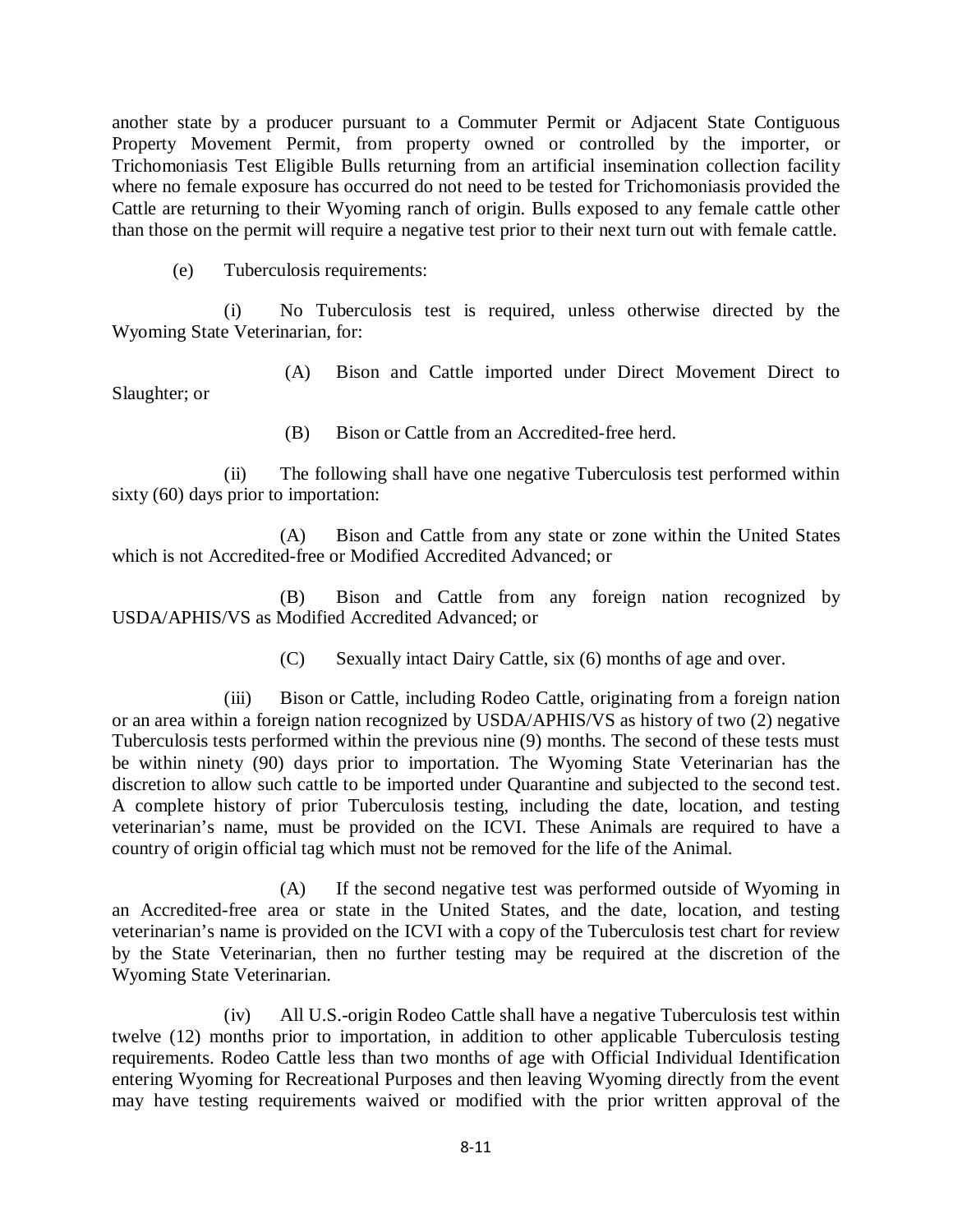Wyoming State Veterinarian.

(v) The importation of and test requirements for Bison or Cattle originating from any area with an existing or suspected wildlife reservoir of Tuberculosis or from any area with endemic infection in livestock, regardless of country, state, or zone classification, shall be at the discretion of the Wyoming State Veterinarian.

# **Section 15. Requirements for the importation of Camel Family Species.**

- (a) An ICVI is required on all Camel Family Species entering Wyoming.
- (b) Identification requirements:

 $(i)$  A state of origin tag,  $-$ or a USDA brite tag, a micro-chip number approved by USDA APHIS and recorded on the ICVI is required on all imported Camel Family Species.

(ii) Animals subject to Brucellosis or Tuberculosis testing shall have USDA Official Identification.

 (iii) Camel Family Species imported for Exhibition Purposes may enter with name and a clear description of the animal(s) imported as accepted identification.

(c) Tuberculosis requirements:

(i) Camel Family Species Animals of U.S. origin from an Accredited-free or Modified accredited advanced state are not required to be Tuberculosis tested.

(ii) Camel Family Species Animals from any state or zone within the United States which is not Accredited-free or Modified accredited advanced shall have a negative Tuberculosis test conducted in the axillary region within sixty (60) days prior to importation.

(iii) Camel Family Species Animals originating from a foreign nation not recognized by USDA/APHIS/VS as accredited Tuberculosis free shall be tested negative for Tuberculosis in the axillary region within sixty (60) days prior to importation and shall be held under Quarantine pending the results of a post importation Tuberculosis test conducted in the axillary region sixty (60) to ninety (90) days following the negative pre importation Tuberculosis test.

(d) Brucellosis requirements:

(i) Negative Brucellosis test required within sixty (60) days prior to importation from any state or area with less than Brucellosis Class Free status.

## **Section 16. Requirements for Companion Animals**

(a) All Companion Animals three (3) months of age and older shall be accompanied with an ICVI and a current rabies vaccination certificate issued by a licensed veterinarian.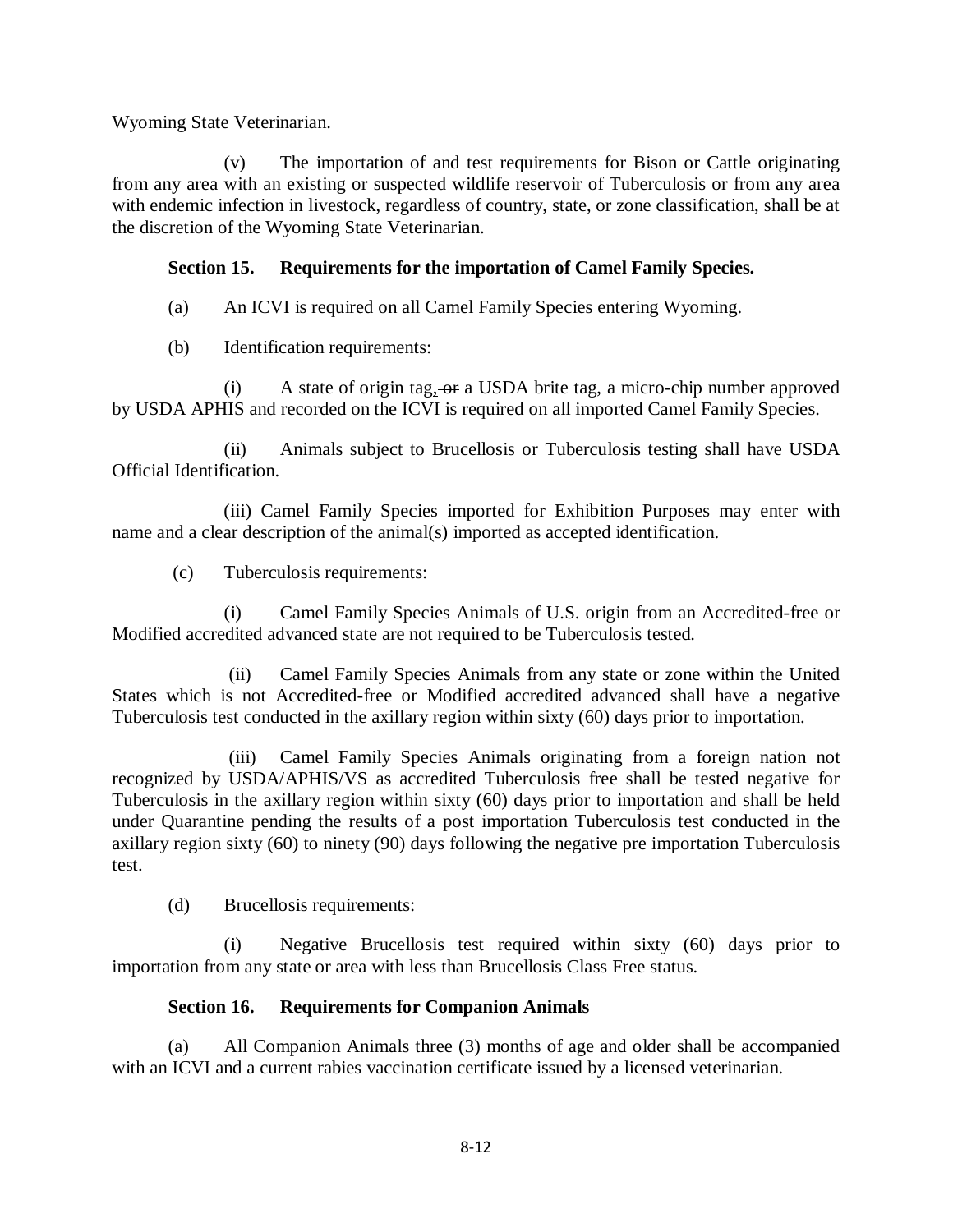### **Section 17. Requirements for the importation of Flightless Birds, including Ostriches and Emus**.

(a) An ICVI is required on all flightless birds entering Wyoming.

(b) Flightless birds being imported shall have a negative test result for the following diseases within thirty (30) days prior to entry unless they are from an NPIP clean flock for the respective disease(s):

- (i) Avian Influenza;
- (ii) Pullorum-Typhoid.

### **Section 18. Requirements for the importation of Horses.**

(a) An ICVI is required on all Horses entering Wyoming, unless excepted in Section  $7(a)(i)$ , (ii), (iii) or (iv).

(b) A negative Equine Infectious Anemia test performed within twelve (12) months prior to importation is required, except for foals six (6) months of age and less, accompanying and not yet weaned from their birth mothers.

(c) Horses moving pursuant to a Commuter Permit or an Adjacent State Contiguous Property Movement Permit are not required to be tested for Equine Infectious Anemia.

### **Section 19. Requirements for the importation of Poultry and Hatching Eggs.**

(a) An ICVI or a National Poultry Improvement Plan Form VS 9-3 is required on all Poultry and Hatching Eggs entering Wyoming.

(b) Poultry imported for resale or commercial egg or meat production shall have a negative test result for the following diseases within thirty (30) days prior to import unless from an NPIP clean flock for the respective disease(s):

- (i) Pullorum Typhoid;
- (ii) Avian Influenza;
- (iii) *Mycoplasma gallisepticum;*
- (iv) *Mycoplasma synoviae;* and
- (v) *Salmonella enteritidis.*

(c) No poultry or Hatching Egg shall be imported into Wyoming that originates from a Quarantine area or control zone suspected of harboring poultry disease unless permitted by the Wyoming State Veterinarian under a "Secure Food Supply Plan."

(d) A copy of the ICVI shall be attached to each container in which the poultry are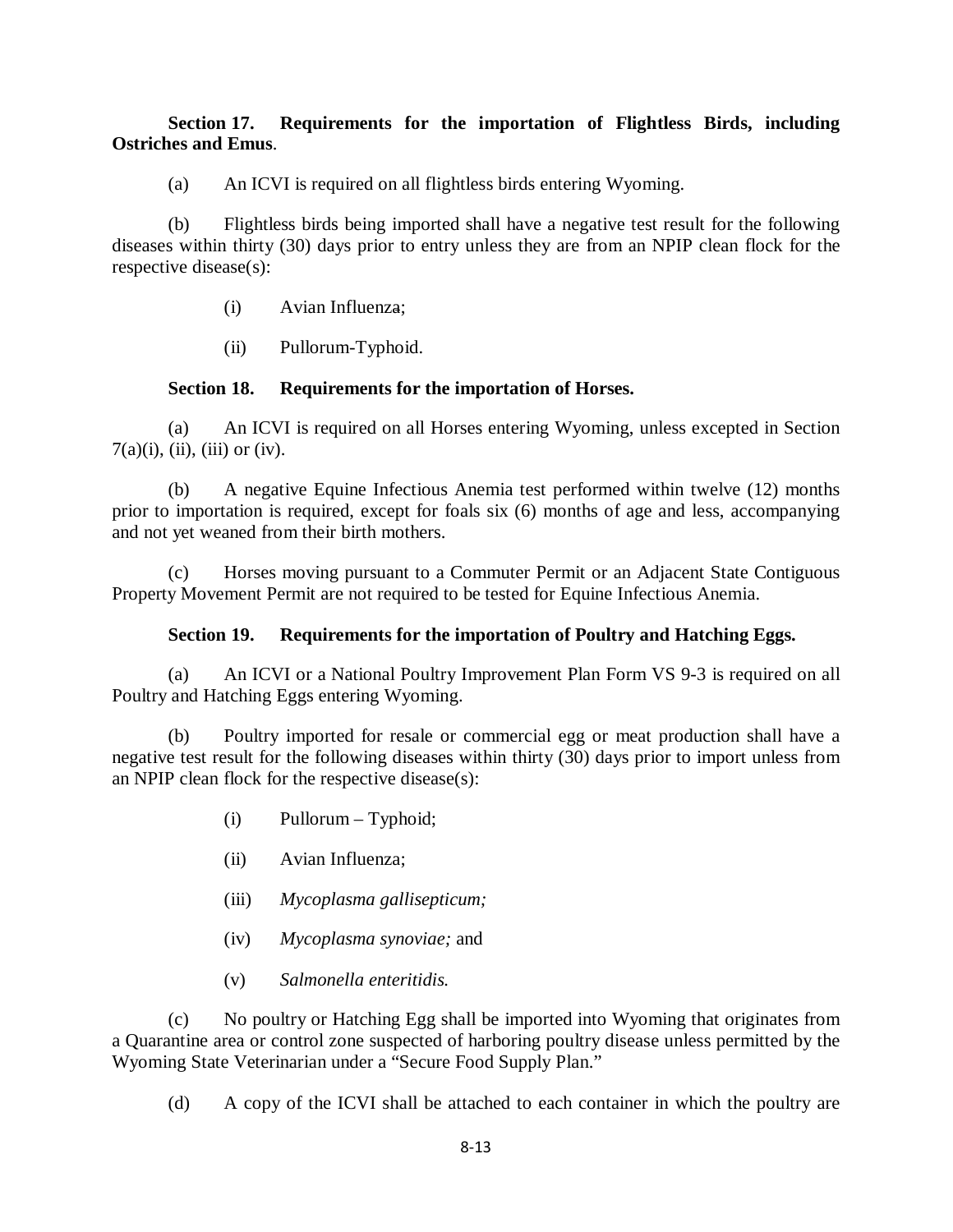being shipped. Each container of Poultry or Hatching Eggs imported into Wyoming shall be labeled with the following information:

- (i) The name and address of the shipper;
- (ii) The number of Poultry or Hatching Eggs in the container;
- (iii) The breed of the Poultry or Hatching Eggs in the container;
- (iv) The sex of the Poultry in the container;
- (v) The age and hatch date of the Poultry in the container;

(vi) The name of the hatchery or person producing the Poultry or Hatching Eggs in the container.

## **Section 20. Requirements for the importation of Sheep and Goats**.

(a) An ICVI and an Import Permit are required on all Sheep and Goats entering Wyoming unless excepted in Section  $7(a)(i)$ , (ii) or (iii). The certificate shall include the statement, "All animals in this shipment are free from Foot Rot and Ring Worm (Club Lamb Fungus) and originate from a flock/herd that has not had Scrapie in the past five years."

(b) All Sheep and Goats imported for breeding or exhibition regardless of age and all Sheep and Goats over eighteen (18) months of age shall be identified as per USDA APHIS Scrapie requirements.

(c) *Brucella melitensis* requirements:

(i) Sheep or Goats exposed to a known or suspected *Brucella melitensis* positive Animal or Premise are prohibited from importation into Wyoming.

(ii) Sheep or Goats originating from a nation that is not free of *Brucella melitensis* shall be tested negative for *Brucella melitensis* within thirty (30) days prior to importation.

(d) *Brucella ovis* requirements for Sheep:

(i) Sexually intact male Sheep, six (6) months of age and older, shall test negative for *Brucella ovis* using the enzyme linked immunoassay or other test approved by the Wyoming State Veterinarian within thirty (30) days prior to importation, except those imported from a state certified *Brucella ovis* free Flock. The certified flock number must be recorded on the ICVI.

(e) Scrapie requirements:

(i) Sexually intact Sheep or Goats exposed to any known or suspected Scrapie positive Animal or Premise are prohibited from importation into Wyoming, except: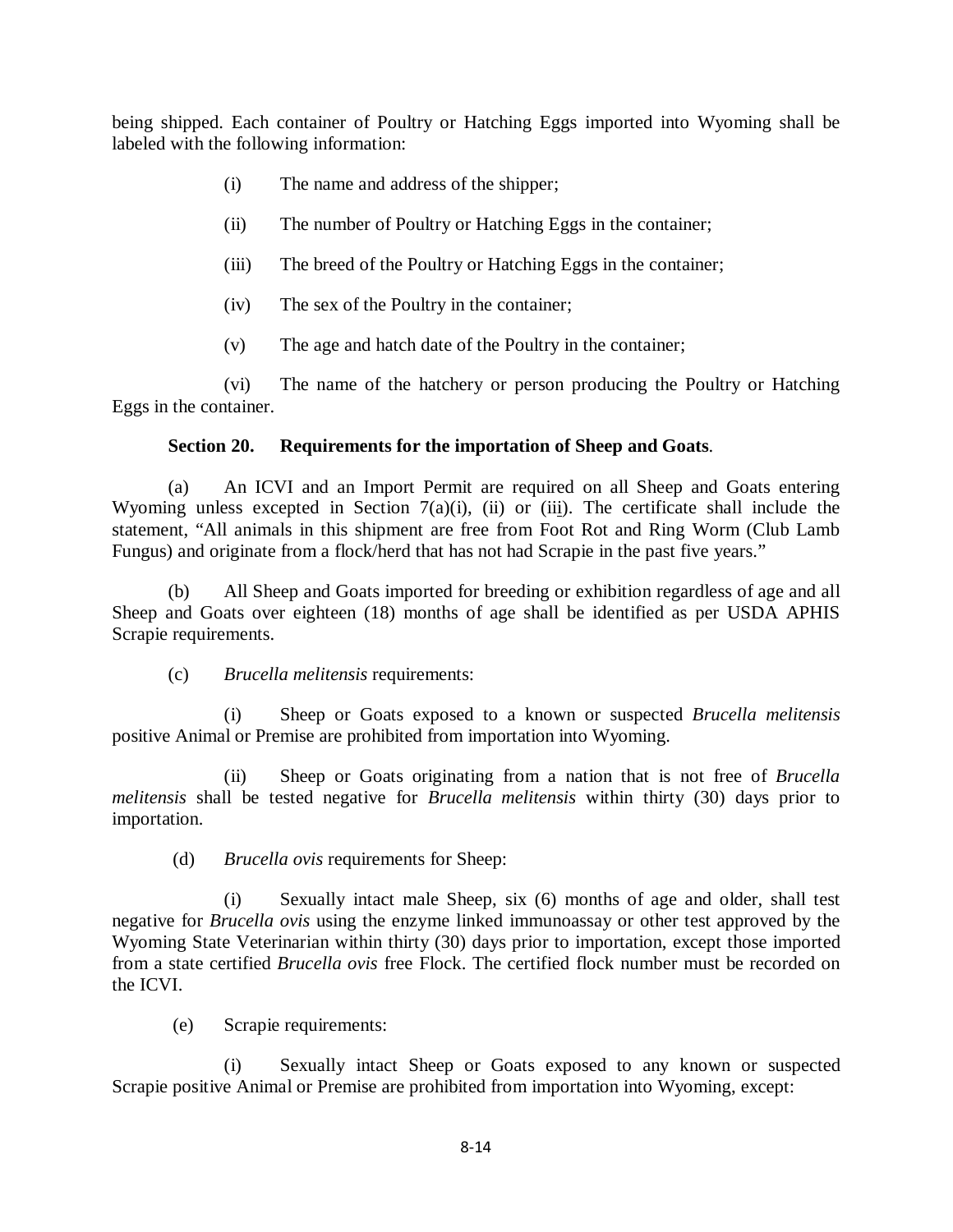(A) Sheep and Goats enrolled in a Scrapie Post Exposure Management and Monitoring Plan approved by APHIS, the state veterinarian from the state of origin, and the Wyoming State Veterinarian, may be imported with the prior written approval of the Wyoming State Veterinarian.

(ii) All sexually intact Black-faced Sheep as defined in this rule imported for reproductive purposes shall be tested "RR" or "QR" by an approved genetic susceptibility test for Scrapie prior to importation, except:

(A) Sheep originating from an Export Certified Flock as defined in the Scrapie UM&R may have this testing requirement waived or modified with the prior written approval of the Wyoming State Veterinarian;

(B) Sheep fourteen (14) months of age or older, susceptible to Scrapie on the genetics test (QQ) may be imported, if they are found negative to a Scrapie Live Animal Test prior to importation;

(C) Sheep less than fourteen (14) months of age, susceptible to Scrapie on the genetics test (QQ) may be imported under Quarantine to be tested with a Scrapie Live Animal Test immediately upon reaching fourteen (14) months of age.

(f) Show Lamb Fungus requirements for Sheep:

(i) All Sheep imported as show market Sheep (club lambs) shall be examined prior to importation and found free of Show Lamb Fungus.

### **Section 21. Requirements for the importation of Swine**.

(a) An ICVI and an Import Permit are required on all Swine entering Wyoming, unless excepted in Section  $7(a)(i)$ , (ii) or (iii).

(b) All Swine shall have an Official Individual Identification tag number listed on the ICVI.

(i) Exhibition swine less than four (4) months of age may be imported to be identified on arrival with a Wyoming State Fair tag. The statement, "Exhibition Swine to be identified on arrival," shall be written on the ICVI. Tag numbers must be written on the ICVI by the receiver and a copy sent to the Board within seven (7) days of the tags being applied.

(ii) Commercial Swine may be imported to integrated commercial premises with USDA approved group identification.

(c) No Swine shall be imported which has been fed human garbage unless processed or treated pursuant to W.S. 11-27-106.

- (d) Brucellosis test requirements:
	- (i) Swine from a validated Brucellosis free herd may be imported with no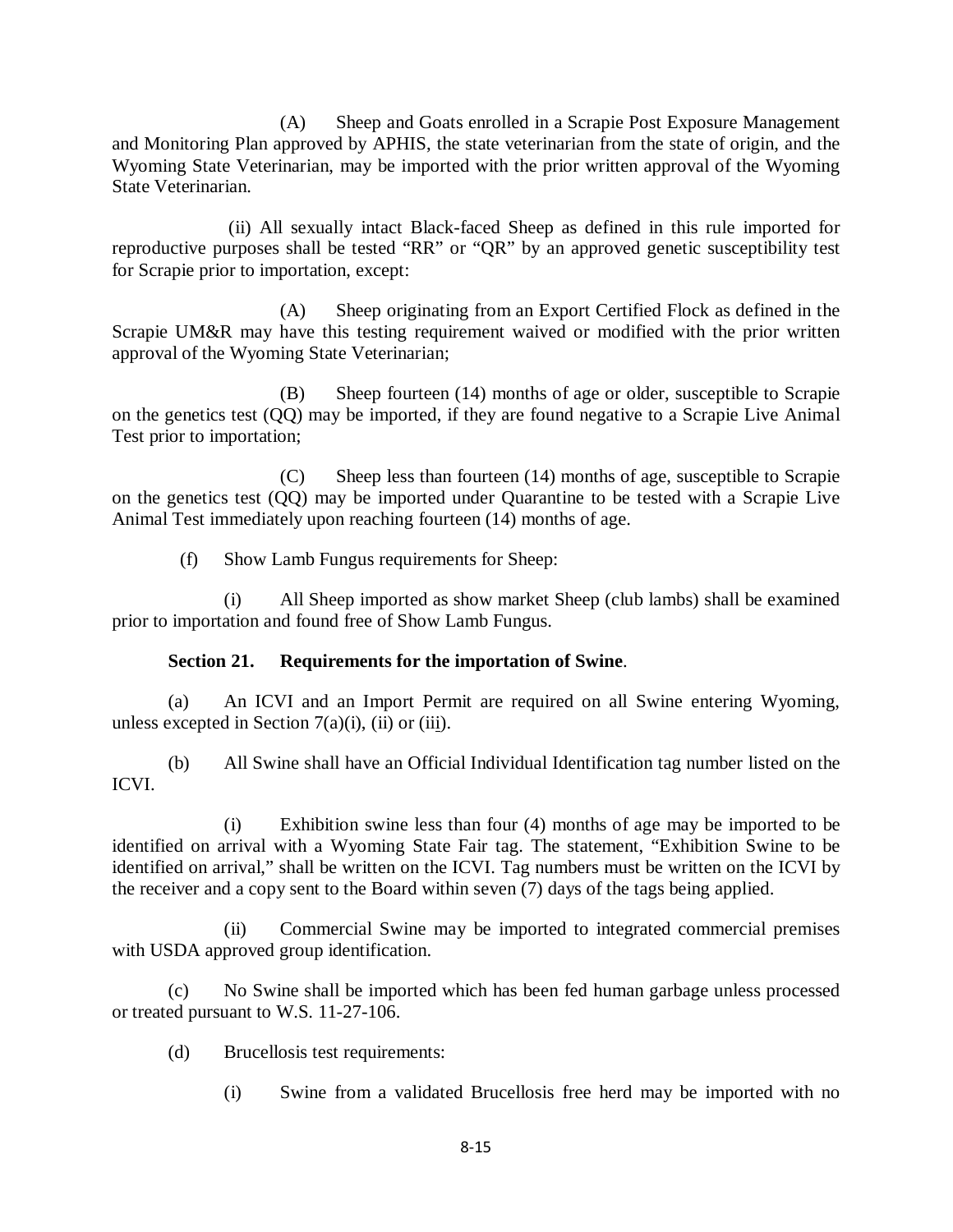Brucellosis test requirement regardless of requirements below.

(ii) Swine from a validated Brucellosis free state or area that are not Commercial Swine shall test negative for Brucellosis within thirty (30) days prior to importation.

(iii) Swine from a state or area with lower status than validated Brucellosis free shall test negative for Brucellosis within thirty (30) days prior to importation and then may be placed under Quarantine and subjected to a second test performed sixty (60) to ninety (90) days after the pre-import test.

(e) Pseudorabies requirements:

(i) No Pseudorabies vaccinated Swine, or Swine from a Pseudorabies vaccinated herd, shall be imported into Wyoming without prior written approval of the Wyoming State Veterinarian.

(ii) The following have no Pseudorabies test requirement:

(A) Swine from a qualified Pseudorabies negative herd in a Pseudorabies stage III, IV, or V state or area.

(iii) Swine from a Pseudorabies Stage IV or V state or area that are not Commercial Swine shall have a negative Pseudorabies test within thirty (30) days prior to importation.

(iv) Swine from a state or area with less than a Pseudorabies Stage IV status shall test negative for Pseudorabies within thirty (30) days prior to importation and then may be imported under Quarantine and subjected to a second test performed thirty (30) to sixty (60) days post importation.

### **Section 22. Commuter Permits**

(a) Commuter Permits may be issued for one (1) year upon making application to the Board and when approved by the Wyoming State Veterinarian and the state veterinarian of the origin state.

(b) The producer applying for a Commuter Permit shall own or control property in Wyoming and a state adjacent to Wyoming.

(c) Any Cattle moving on a Commuter Permit shall be branded and identified with Official Individual Identification.

(d) Animals that move on a Commuter Permit shall originate from an established breeding herd and shall not have been assembled from three (3) or more herds within the past six (6) months.